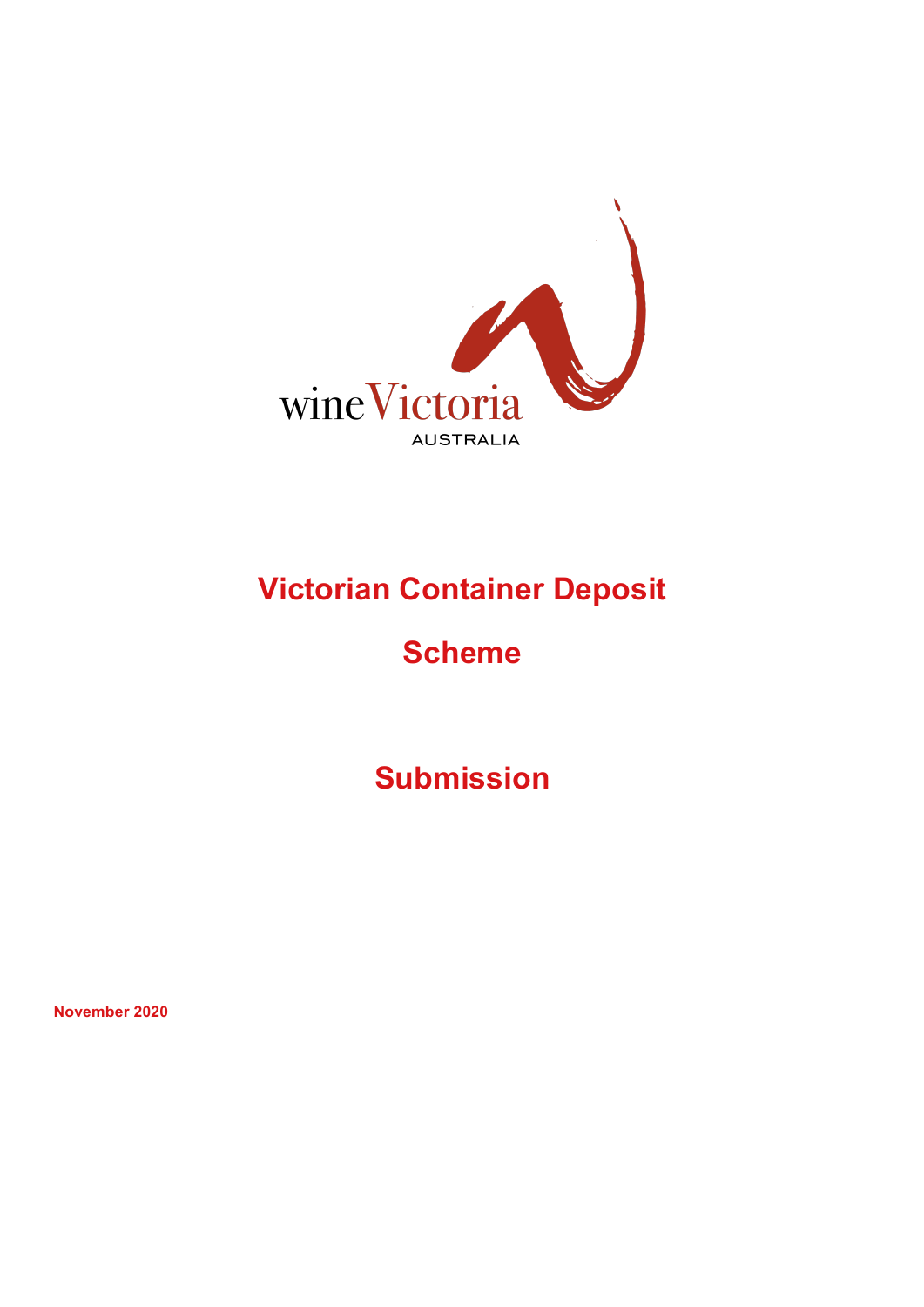### **The Victorian Wine Industry**

Wine Victoria is the peak body representing the Victorian wine industry; we serve the interests of more than 1,500 grape growers and 700 wine companies of all sizes, and regional associations that cover every part of the state.

The Victorian wine industry generates an estimated \$7.6 billion in direct benefit to the state economy and supports 13,000 direct and 33,000 indirect jobs, most of which are located in regional areas. The Victorian wine sector has a small number of large wineries who account for 90% of the total annual crush, and a large number of very small wineries who account for 10% of the crush (i.e. less than 5,000 tonnes of grapes crushed per year).

Profitability continues to be the main concern for the Victorian industry where the majority of winemakers are smaller operators. "*Industry profitability has fundamentally lowered over the last 5 years and will remain under pressure for the foreseeable future…In this environment the business models under the most profit pressure are…Small to mid-size (higher-cost) winemakers without significant volumes in more profitable distribution channels (mail order/online, unique market niches); and with less attractive portfolios."* <sup>1</sup>

Prior to the onset of COVID-19, the Victorian Government has previously cited food and wine a key driver in attracting visitors to regional Victorian destinations. Put simply, the wine industry has always provided the value-add in the tourism experience.

*"A wine industry that is supported will directly grow the Victorian economy – particularly in regional Victoria. The reverse is also true, a wine industry that is not supported to increase production and value, will also shrink the regional Victorian economy." <sup>2</sup>*

The wine industry straddles between the agriculture sector, which is reliant on the climate and environmental conditions, and the production sector that is sharply focused on minimizing costs and supply chain efficiencies*.* The impact when these conditions become imbalanced is acutely felt by the many wine business and grape growers operating throughout Victoria.

A report produced for Wine Victoria by Essential Economics, identified that "*for every 1 direct job created in the wine industry a further 1.53 jobs are indirectly created in the wider economy. Additionally, for every \$1 of direct value-added by the wine industry a further \$2.17 of value is added elsewhere in the economy:" 3* As such, the Victorian wine industry requires the ongoing support of its Government to ensure it is competitive, growing in volume and value and providing employment in regional areas.

*<sup>1</sup> Expert Report on the Profitability and Dynamics of the Australian Wine Industry, Centaurus Partners, 2013, Page 4*

*<sup>2</sup> Wine Victoria Policy Priorities 2019-20, Page 5 3 Wine Victoria Policy Priorities 2019-20, Page 5*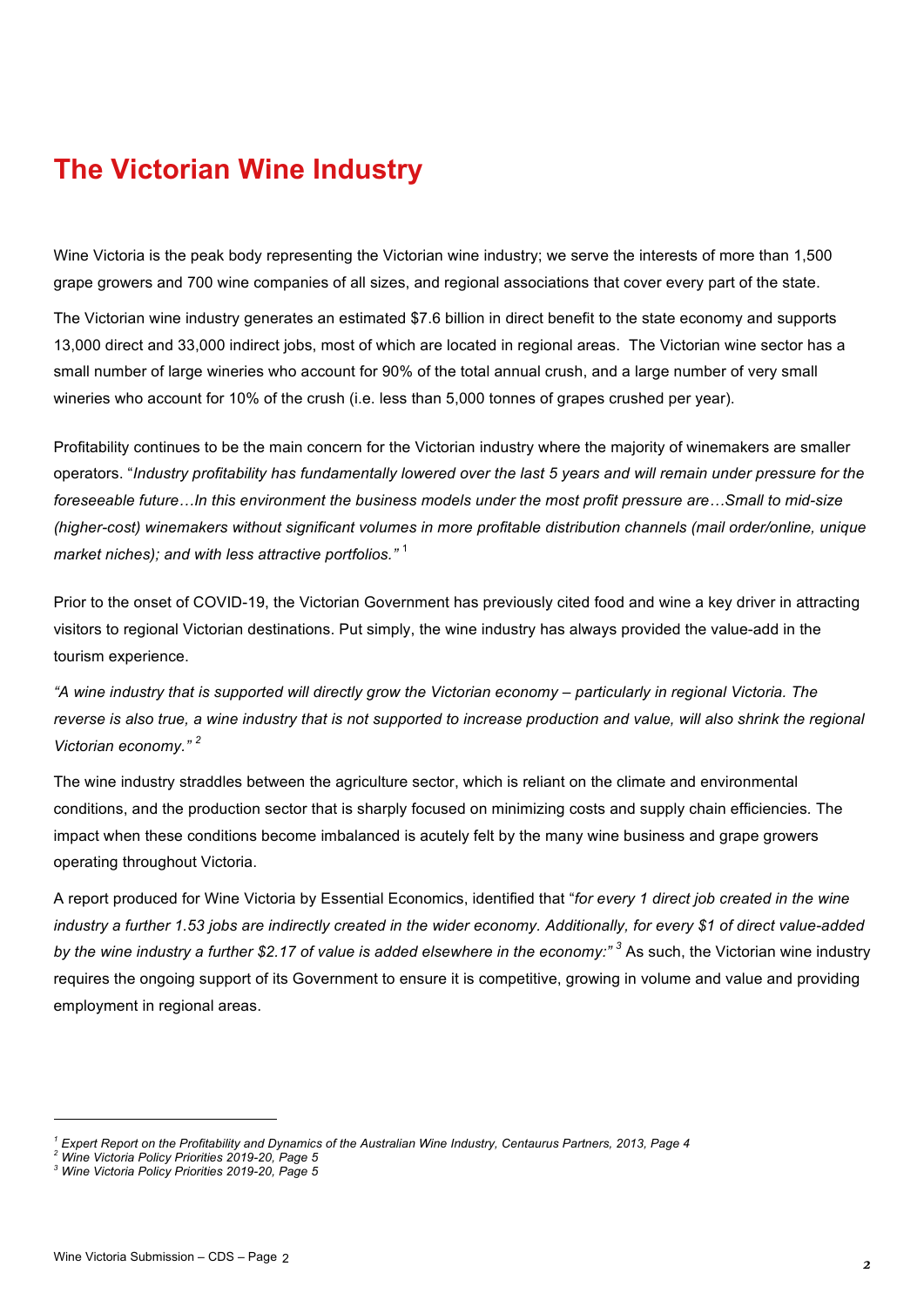#### **Overview**

The ongoing success of the Victorian wine sector is dependent on winegrape growers and winemakers continuing to operate sustainably and responsibly. As such, the wine industry strongly supports the recycling of wine bottles and efforts to improve environmental outcomes.

Wine Victoria acknowledges that the Victorian Governments proposed CDS fits within Recycling Victoria's broader suite of reforms aimed at reducing waste and making more productive use of resources.

The four-bin kerbside recycling system to separate recyclables, glass, food and organics, the state-wide education program and the establishment of a new dedicated waste and recycling Act, will all work together to underpin the overall effectiveness of the CDS as proposed in the discussion paper.

The most critical consideration for the Victorian Governments' proposed CDS should be to ensure that it operates in harmony with other state CDSs. Elements of the Scheme such as, the Refund Amount, Refund Mark and Eligible Containers, need to be consistent across state and territory borders to ensure that all state and territory CDSs operate without unnecessary regulatory complexity for businesses, or confusion for consumers. National harmonisation will improve the overall effectiveness of these schemes and ensure that the cost of operating them is minimised for the beverage producers who fund these programs.

It is pleasing that the proposed Victorian CDS is recommending wine bottles continue to be excluded from its Scheme. This is consistent with CDSs in all other jurisdictions, and importantly, reflects the fact that wine bottles are in almost all cases, collected via existing kerbside and commercial venue, recycling systems. The fourth glass recycling bin proposed by the Victorian Government, is an excellent initiative that will further enhance the quality of the glass collected and should be used as a test case for other jurisdictions looking into improving approaches to glass recycling.

Wine Victoria notes that it is extremely difficult for wine businesses, particularly small businesses, to pass on the costs of a CDS to consumers. The nature of the wine industry, particularly in Victoria where around 90% of wineries crush 5,000 tonnes or less of grapes annually, means the volume of wine they produce if all goes well in a season, is relatively small. Unlike large beer and soft drink manufacturers, a small wine producer has virtually no market power to negotiate price increases on their wine, to cover any additional costs that a CDS would incur. This lack of negotiation power is even more pronounced given Australia has two major retailers, controlling approximately 75%*<sup>4</sup>* of the retail market nationally, and who therefore have the power to secure wine from other suppliers and countries at the lowest possible cost and to the detriment of smaller wine producers.

**Wine Victoria supports the government's intention to align with other states and continue to exclude wine bottles from its proposed CDS.**

*<sup>4</sup> Roy Morgan's Alcohol Retail Report, May 2020*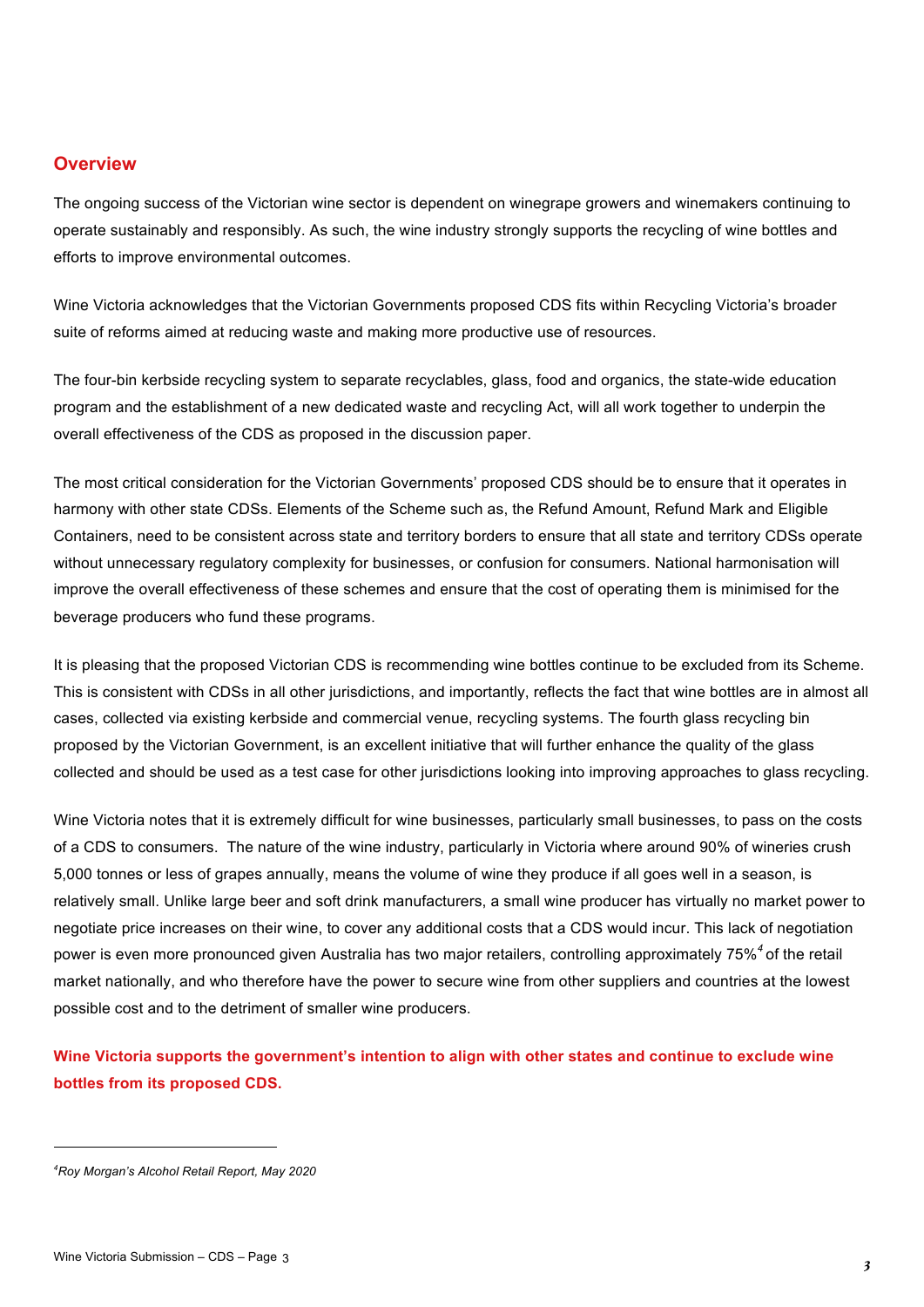#### **Ensuring Victoria's CDS Complements The Kerbside Recycling System**

Wine Victoria welcomes the proposition that the Victorian CDS is being designed to complement Victoria's new four-bin household recycling system, which is aimed at reducing waste and separating recyclables so they can be remanufactured into new products.

This initiative will help deliver one of Recycling Victoria's key objectives to strive for a circular economy by extracting the maximum value both from the waste materials collected, and the operation of kerbside waste collection system. It also recognises the well-established finding from other Australian CDSs, that some containers such as wine bottles do not end up as litter, given they are most commonly consumed at home or at commercial premises and therefore already being collected in existing domestic and commercial waste collection systems.

Litter monitoring research done by McGregor Tan*<sup>5</sup>* on behalf of KESAB and the South Australian Environment Protection Authority, reports on the percentage of beverage items covered under the South Australian Container Deposit Legislation (CDL) and compares this with other states. This data indicates that non-CDL glass litter in Victoria, has ranged between 0% - 6% of the litter stream over the last five years and Victoria has led or equalled all Australian States for having the least non-CDL glass litter. Given wine bottles fit into the non-CDL glass litter category, this research supports the finding that wine bottles are not litter and are captured by existing recycling arrangements, and therefore they should continue to be excluded from the list of eligible CDS containers.

One of the major benefits of Victoria's new four-bin domestic waste collection system is that glass will be separated from other waste at the point of collection, resulting in an overall improvement in the quality of waste glass collected for recycling and re-use. It will also reduce glass contamination that has sometimes been a criticism with other three-bin kerbside recycling systems where glass, paper, cardboard, etc are intermingled in one all-purpose recycling bin. Wine Victoria endorses Victoria's four-bin kerbside recycling system and agrees with the discussion paper where it suggests that there will be financial benefits in separating and collecting "cleaner" waste, and community benefits through raising awareness and educating the community on the importance of source separation and correct recycling practices.

*<sup>5</sup> CDL Containers & Plastic Shopping Bags in the Litter Stream 2018-19, Pg 21-25*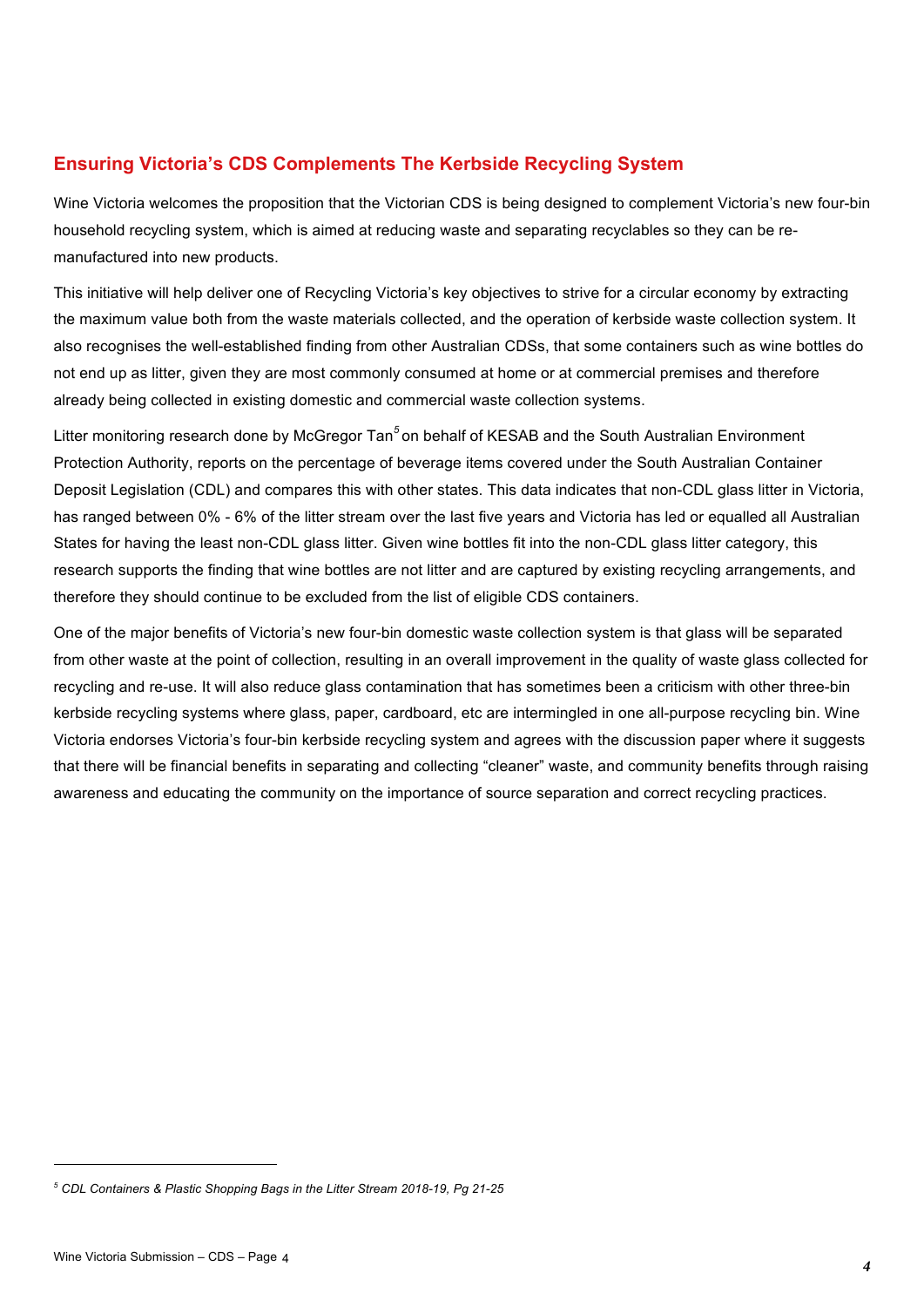#### **Funding The CDS**

As with other state CDSs, the Victorian CDS is proposed to be funded by the beverage industry. This is another key reason why Wine Victoria would strongly reject any suggestion to include wine bottles into the Victorian CDS.

Victoria has approximately 700 wine companies of all sizes, across 21 different regional areas throughout Victoria and supports 13,000 direct and 33,000 indirect jobs. The vast majority (approx. 90%) of Victoria's wine businesses are smaller, often family operated, businesses with limited financial resources to absorb additional costs that a CDS would incur.

The additional cost of a CDS arise from direct costs including paying the 10cent refund to consumers and the handling fees for recycling facilities, as well as indirect costs in the form of, extra administration time to produce sales reporting for the scheme coordinator, processing of accounts payable and managing label registration requirements. For the vast majority of wine businesses, these costs cannot be practically passed on to consumers.

Large beverage manufactures, primarily beer and soft drinks, are the primary funders of other state CDSs, and given their market strength and sales volumes they have the capacity to spread out and pass-on CDS costs to consumers. However, small beverages producers, such as wineries do not have the market power to negotiate price increases on their products, particularly when supermarket retailers dominate approx. 75%*<sup>6</sup>* of the retail alcohol market in Australia.

It is important to understand that wine companies do not have long-term supply contracts with retailers, and in most cases have little ability to influence price. Further, retailers have many different wine brands to choose from and there are very few brands that are "must-have" for their businesses. Wine Victoria understands that an average retail store carries around 2,000 stock-keeping units (SKUs) from about 355 wine brands, while the largest stores can carry considerably higher numbers of wines. Wine is sold in a highly competitive marketplace in which retailers are in a position to place considerable price pressure on suppliers, and if a small Australian business seeks to increase prices, it is likely retailers will substitute cheaper wines from another supplier, either Australian or from overseas.

Given this, it is practically impossible to pass costs on to consumers via retail sales channels. This would be a particularly significant issue for small, family-owned wine businesses in Victoria, who often sell in very small volumes to the major retailer chains. In the case of Victoria's many small wineries, they would not generate sufficient sales revenue to absorb additional costs, if wine bottles were to become part of a CDS. All other states and territories have drawn the same conclusion on wine bottles and agreed that it is financially unviable and environmentally unnecessary, to include wine bottles in their CDSs.

*<sup>6</sup> Roy Morgan's Alcohol Retail Report, May 2020*